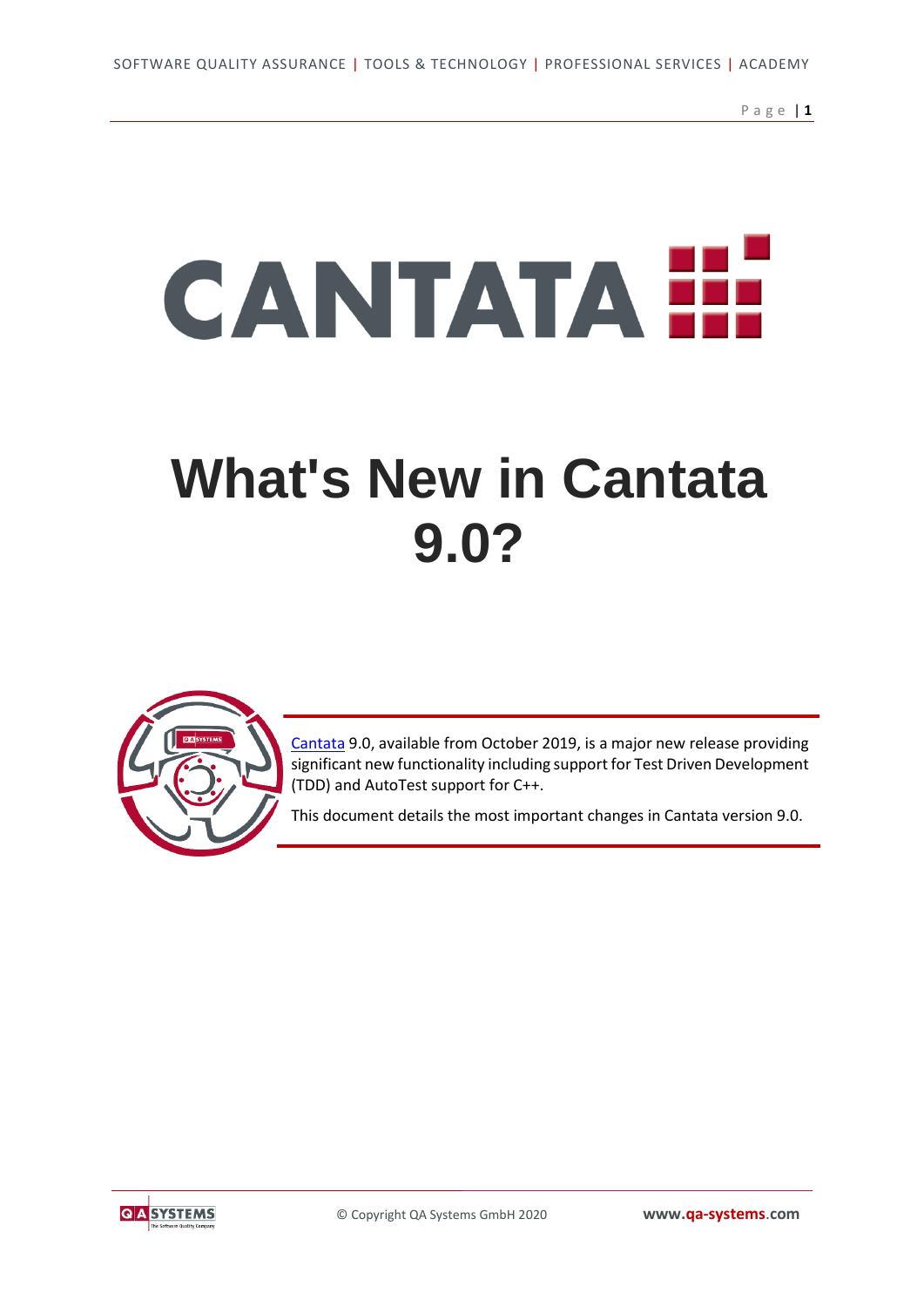#### **What's New in Cantata 9.0** Page | 2

## **Introduction**

Cantata 9.0, available from October 2019, is a major new release providing significant new functionality. This version introduces support for Test Driven Development (TDD) and enhances Cantata's cutting edge AutoTest capability to provide automatic test generation for C++ code.

Cantata 9.0 also contains many other smaller enhancements and fixes. The full set of changes are documented in the Release Notes which track all changes in Cantata since version 4.1. The most important changes are highlighted in the sections below.

## **Test Driven Development Support**

Support for Test Driven Development (TDD) has been added to Cantata. TDD is a development method where unit tests are written before and against which source code is implemented. This agile technique can be used to help write "cleaner" code by ensuring that the focus is on development of test cases from requirements, rather than starting with source code implementation.

Cantata 9.0 has new features to support TDD and to make it easy to produce tests for source code which has not yet been written.

The TDD function can be used to generate test cases as soon as function prototypes are created within header files. A standard Cantata project is created, providing the test framework and fully certifiable reporting one would expect from Cantata. Using Cantata for TDD improves on the simple black-box testing usually used in TDD, giving access to full featured white-box testing as Cantata can directly call encapsulated code internals such as private / static data and functions.



*TDD generation in Cantata Test Explorer view*

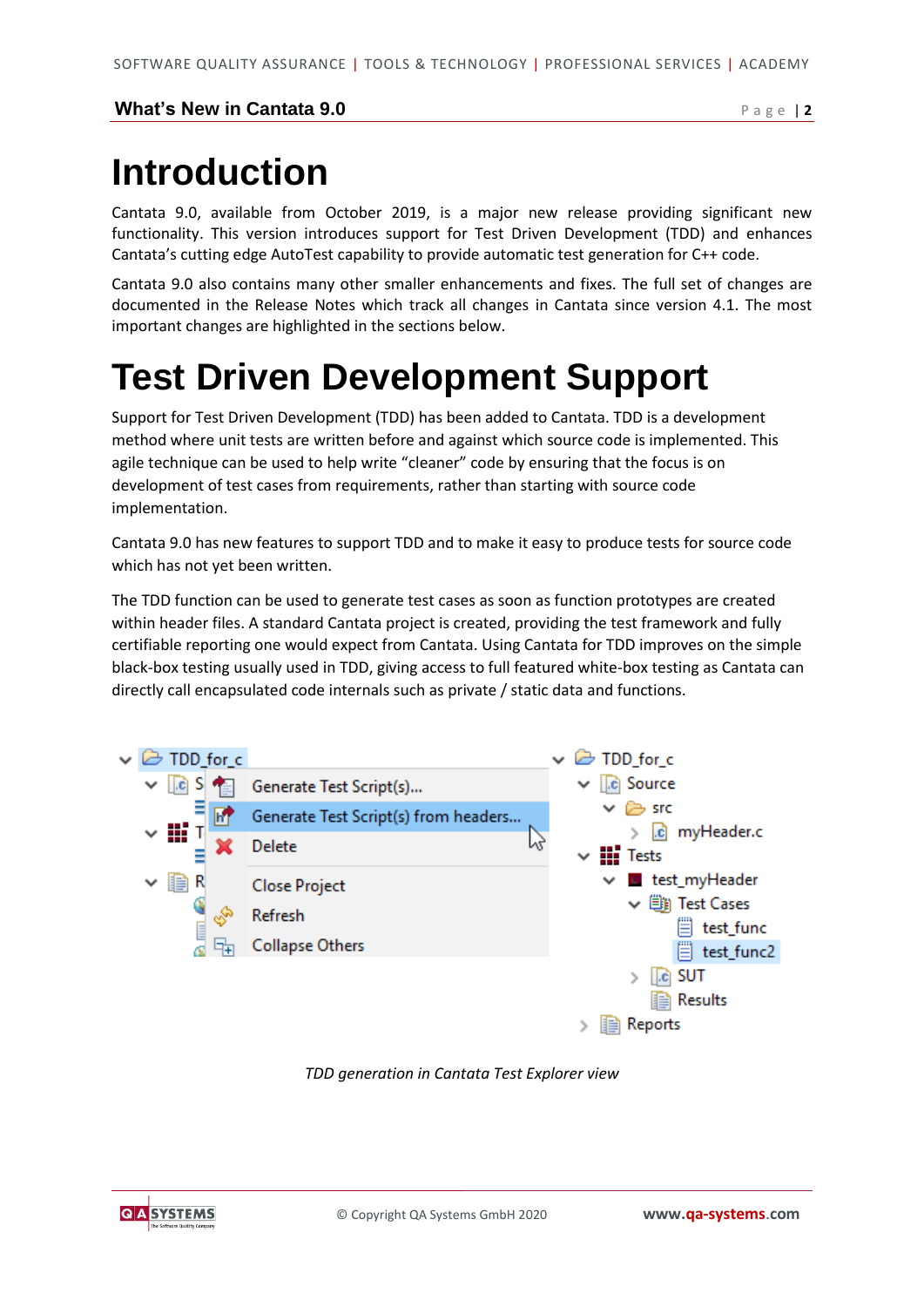#### **What's New in Cantata 9.0** P a g e | 3

Test scripts are automatically generated with a test case per function prototype defined in the header file. These can be used as the basis for creating further test cases, avoiding the need to manually add information contained in the function prototype to the test cases. Any global data declared in the header file is also automatically set and checked. Cantata TDD generates empty source files, so that once the function bodies are implemented, the tests can simply be rebuilt and run to test the new code.



The [Cantata Trace feature](https://www.qa-systems.com/tools/cantata/requirements-traceability/) can be used in combination with Cantata TDD to improve development of test cases from requirements. Imported Requirements can be traced to test cases as they are designed. Links between test cases, code and requirements provide clarity and make it easier to refactor code later.

Stubs are generated for all functions where the body has not yet been written, this enables the test cases to run before code has been fully implemented. These tests will fail until the correct implementation has been added. Once code has been implemented, these stubs can be removed or converted to Cantata [wrappers](https://www.qa-systems.com/tools/cantata/unique-call-control/) (to intercept and continue to check calls to these objects/functions) automatically using Cantata Code Change Analysis. Once tests pass, the source code can be refactored and tests re-run to ensure that they still pass.

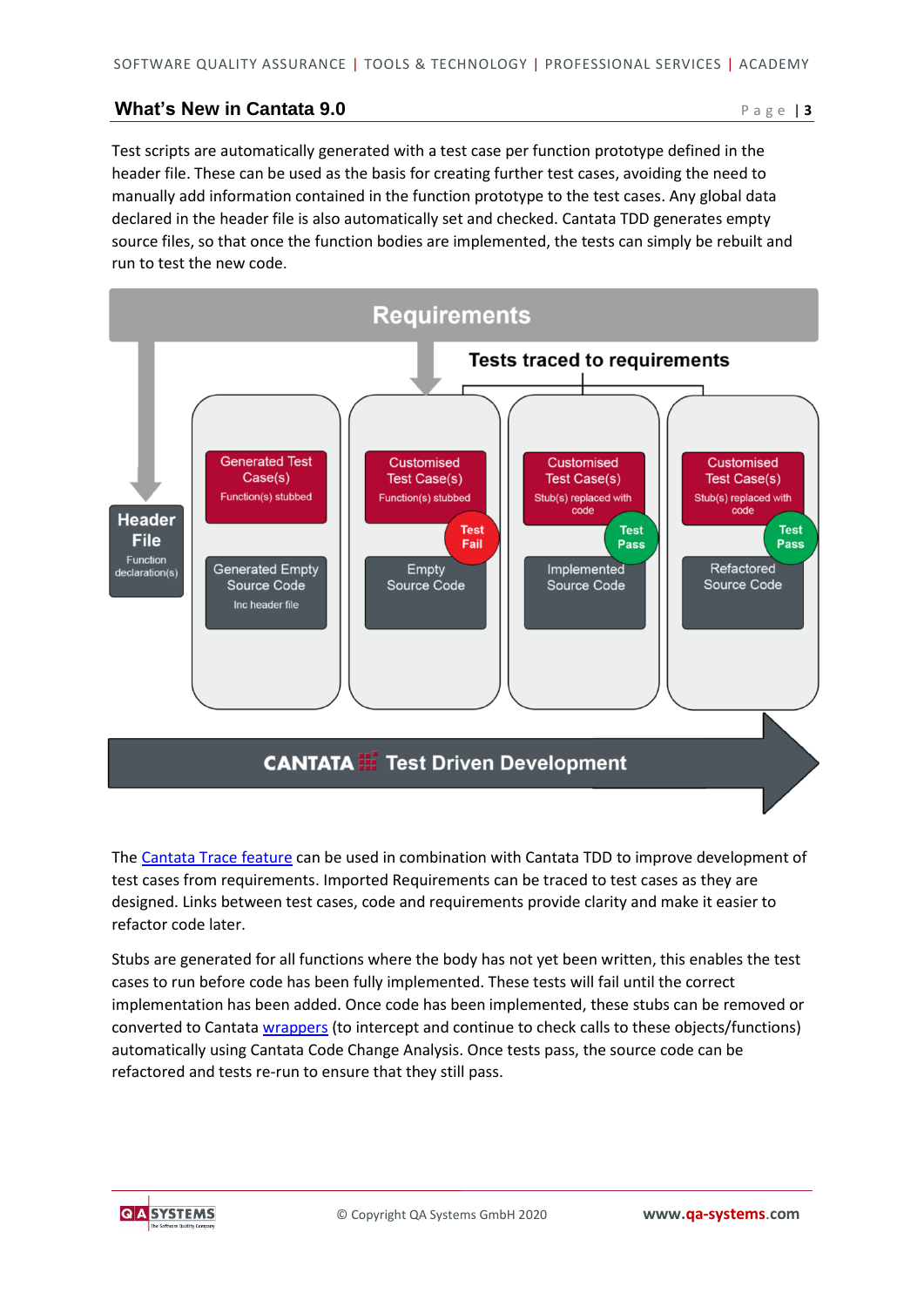#### **What's New in Cantata 9.0 Page | 4**

## **AutoTest for C++ Code**

The Cantata AutoTest feature has been extended to support C++ code. AutoTest automatically generates passing Cantata unit tests to exercise C++ source code, which can be used on new or legacy projects making it easy to:

- [Configure automatic test generation](https://www.qa-systems.com/#c9082)
	- $\circ$  choose how thorough test path generation should be, via a selected code coverage ruleset
	- $\circ$  configure the style of the test, through test generation options for stubs/wrapping, checks on data, etc.
- Generate test scripts for a full suite of unit test scripts with 100% [code coverage](https://www.qa-systems.com/#c9224)
- [Plug 'edge case' gaps in](https://www.qa-systems.com/#c9096) code coverage left after requirements-based test cases by adding AutoTest generated test cases for uncovered functions / methods to existing Cantata test scripts
- [Create a thorough safety net of baseline regression unit tests](https://www.qa-systems.com/#c9102)
- Upgrade from other [test tools to Cantata](https://www.qa-systems.com/#c9105)

AutoTest parses C++ source code to determine all possible paths through the code as defined by a structural code coverage metric target (i.e. 100% function Entry-points, 100% Statements, 100% Decisions, or 100% Unique Cause MC/DC). An algorithm creates test case vectors that exercise all required code paths, using powerful Cantata white-box capabilities to set data, parameters and control function call interfaces.

| <b>Cantata Test Results Summary</b><br><b>Project: AutoTest Multi File Demo</b><br><b>Overall Result: Pass</b> |                                                   |                                          |                                     |          |                          |     |      |  |  |
|----------------------------------------------------------------------------------------------------------------|---------------------------------------------------|------------------------------------------|-------------------------------------|----------|--------------------------|-----|------|--|--|
| <b>Summary Information</b>                                                                                     |                                                   |                                          |                                     |          |                          |     |      |  |  |
| Hostname                                                                                                       | Matt                                              |                                          | <b>Cantata version</b>              |          |                          | v90 |      |  |  |
| <b>Summary generated</b>                                                                                       |                                                   | Jan 17, 2019, 11:30 AM                   | Time elapsed during test run        |          | 16 seconds               |     |      |  |  |
| <b>Build Summary</b>                                                                                           | <b>Coverage Summary</b><br><b>Results Summary</b> |                                          |                                     |          |                          |     |      |  |  |
| <b>Total tests</b>                                                                                             |                                                   | 4 PASSED                                 |                                     | 4        | Entry point (E)          |     | 100% |  |  |
| <b>Compile attempted (files)</b>                                                                               | 8                                                 | <b>FAILED</b>                            |                                     | $\Omega$ | <b>Statement (S)</b>     |     | 100% |  |  |
| Link attempted (tests)                                                                                         | 4                                                 | <b>Total checks</b>                      |                                     | 233      | Decision (D)             |     | 100% |  |  |
| <b>Execute attempted (tests)</b>                                                                               | 4                                                 | <b>Total checks failed</b>               |                                     | $\Omega$ | Call-return (C)          |     | 100% |  |  |
|                                                                                                                |                                                   | <b>Total script errors/call failures</b> | $\mathbf{0}$<br>MC/DC - masking (M) |          | 100%                     |     |      |  |  |
|                                                                                                                |                                                   |                                          |                                     |          | MC/DC - unique cause (U) |     | 100% |  |  |

The test vectors drive the code, and check the parameters passed between methods, values of accessible global data, order of calls and return values. AutoTest generated cases are editable in the same ways as user generated cases. Each test case has a description of the path through the code it was created to exercise, making them easy to maintain and trace to requirements.

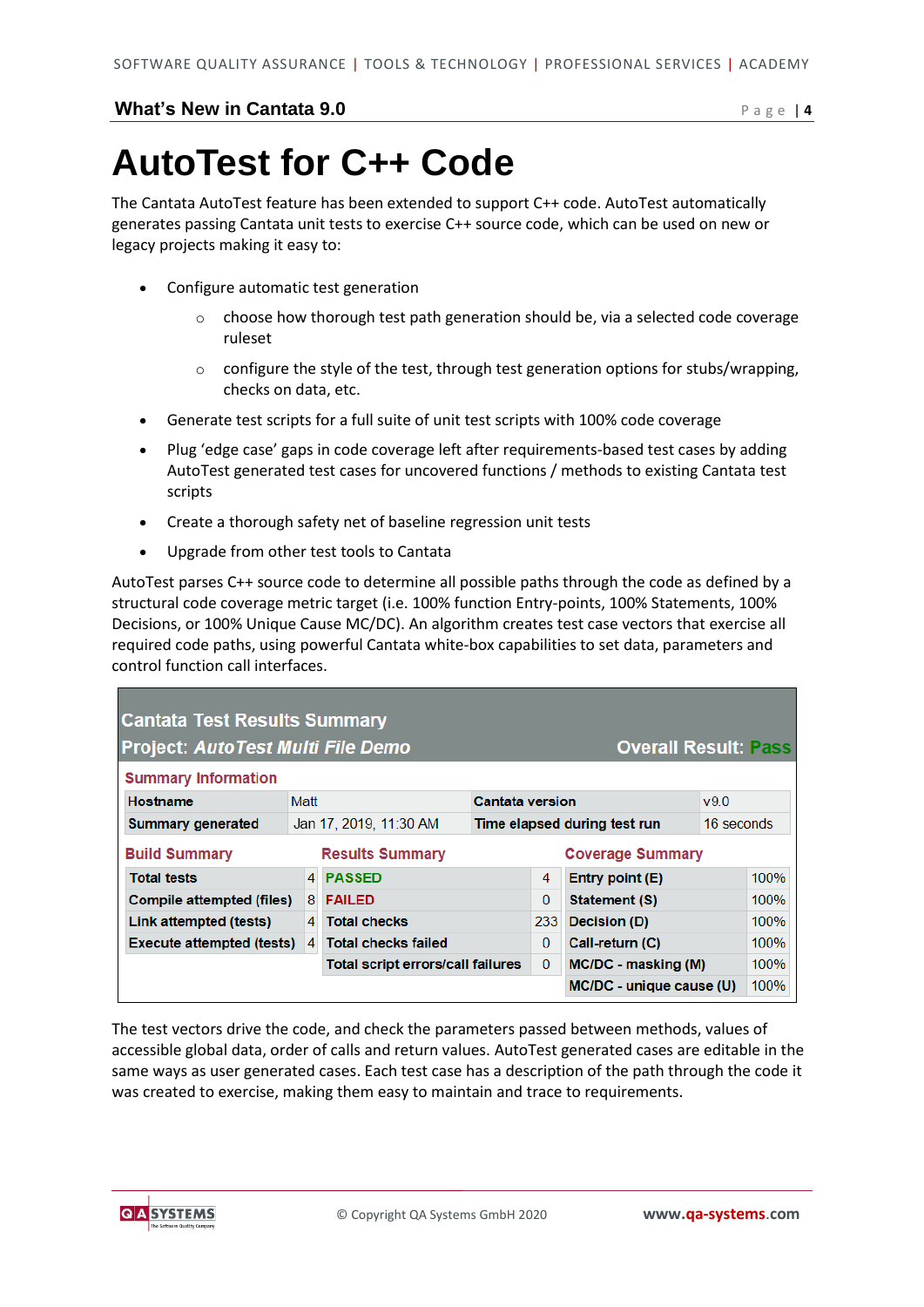#### **What's New in Cantata 9.0** P a g e | 5

AutoTest in Cantata 9.0 supports the following elements for C++ 03 and earlier C++ versions:

- C++ concrete & abstract base classes
- Overloading and inheritance
- Namespaces and classes
- Exception handling
- Templates when explicitly instantiated within the given code
- Mixed C & C++ code bases

Cantata AutoTest can be used to test C++ code containing elements/versions other than the ones listed above. Tests for supported C++ code will be auto-generated, and additional tests can then be added to achieve the required code coverage target.

### **Code Coverage Enhancements**

#### **Build Variant Coverage**

Build Variant Coverage has been added to improve C/C++ coverage data for source code executed over more than one build variant. To do this Cantata uses pre-compile defines (#defines) to separately identify the different build variants. Cantata Coverage Viewer can now show aggregated data for multiple build variants, of the same source code. A report can also be generated with aggregate coverage data across all defines, which is suitable as certification evidence for all build variants of the source code.

```
#ifdef ALARM PRESENT
    if (alarm needed) {
       sound_alarm();
    P
#else
   write_status(status);

   return status;
Y
```
*Above: Coverage Viewer Showing Code Executed When Build Variant Does Not Include 'Alarm Present'*

*Right: Example Build Variant Report*

| = Cantata Test Harness v9.0<br>$= (c)$ 2019 QA Systems GmbH                                   |    |                                | = |  |  |  |  |  |  |  |  |
|-----------------------------------------------------------------------------------------------|----|--------------------------------|---|--|--|--|--|--|--|--|--|
|                                                                                               |    |                                |   |  |  |  |  |  |  |  |  |
| = Cantata Build Variant Report                                                                |    |                                |   |  |  |  |  |  |  |  |  |
| .                                                                                             |    |                                |   |  |  |  |  |  |  |  |  |
| Input Preprocessor Log Files:<br>/home/liam/test_cpp_preproc/tmptest/expected_test_file_1.cpl |    |                                |   |  |  |  |  |  |  |  |  |
|                                                                                               |    |                                |   |  |  |  |  |  |  |  |  |
| Preprocessor Directives:                                                                      |    |                                |   |  |  |  |  |  |  |  |  |
| test file 1.c (7) else                                                                        |    |                                |   |  |  |  |  |  |  |  |  |
| test file 1.c (11) ifdef DEF 2 >> NOT INCLUDED                                                |    |                                |   |  |  |  |  |  |  |  |  |
| test file 1.c (13) else                                                                       |    |                                |   |  |  |  |  |  |  |  |  |
| test file 1.c (17) ifndef DEF 4                                                               |    |                                |   |  |  |  |  |  |  |  |  |
| test file 1.c (19) else >> NOT INCLUDED                                                       |    |                                |   |  |  |  |  |  |  |  |  |
| $\cdots$                                                                                      |    |                                |   |  |  |  |  |  |  |  |  |
| ------------------------ File: 2. test file 2.c                                               |    |                                |   |  |  |  |  |  |  |  |  |
| Preprocessor Directives:                                                                      |    |                                |   |  |  |  |  |  |  |  |  |
| test file 2.c (5) if DEF $\theta$ >> NOT INCLUDED                                             |    |                                |   |  |  |  |  |  |  |  |  |
|                                                                                               |    |                                |   |  |  |  |  |  |  |  |  |
|                                                                                               |    |                                |   |  |  |  |  |  |  |  |  |
| $=$ File                                                                                      |    | Included Not Included RESULT = |   |  |  |  |  |  |  |  |  |
| $= 1.$ test file 1.0                                                                          |    | 12 $26 \rightarrow$ FAIL =     |   |  |  |  |  |  |  |  |  |
| $= 2. test file 2.c$                                                                          | Ø  | $1 \rightarrow$ FAIL =         |   |  |  |  |  |  |  |  |  |
|                                                                                               |    |                                |   |  |  |  |  |  |  |  |  |
| $=$ TOTALS                                                                                    | 12 | $27 \rightarrow$ FATI =        |   |  |  |  |  |  |  |  |  |